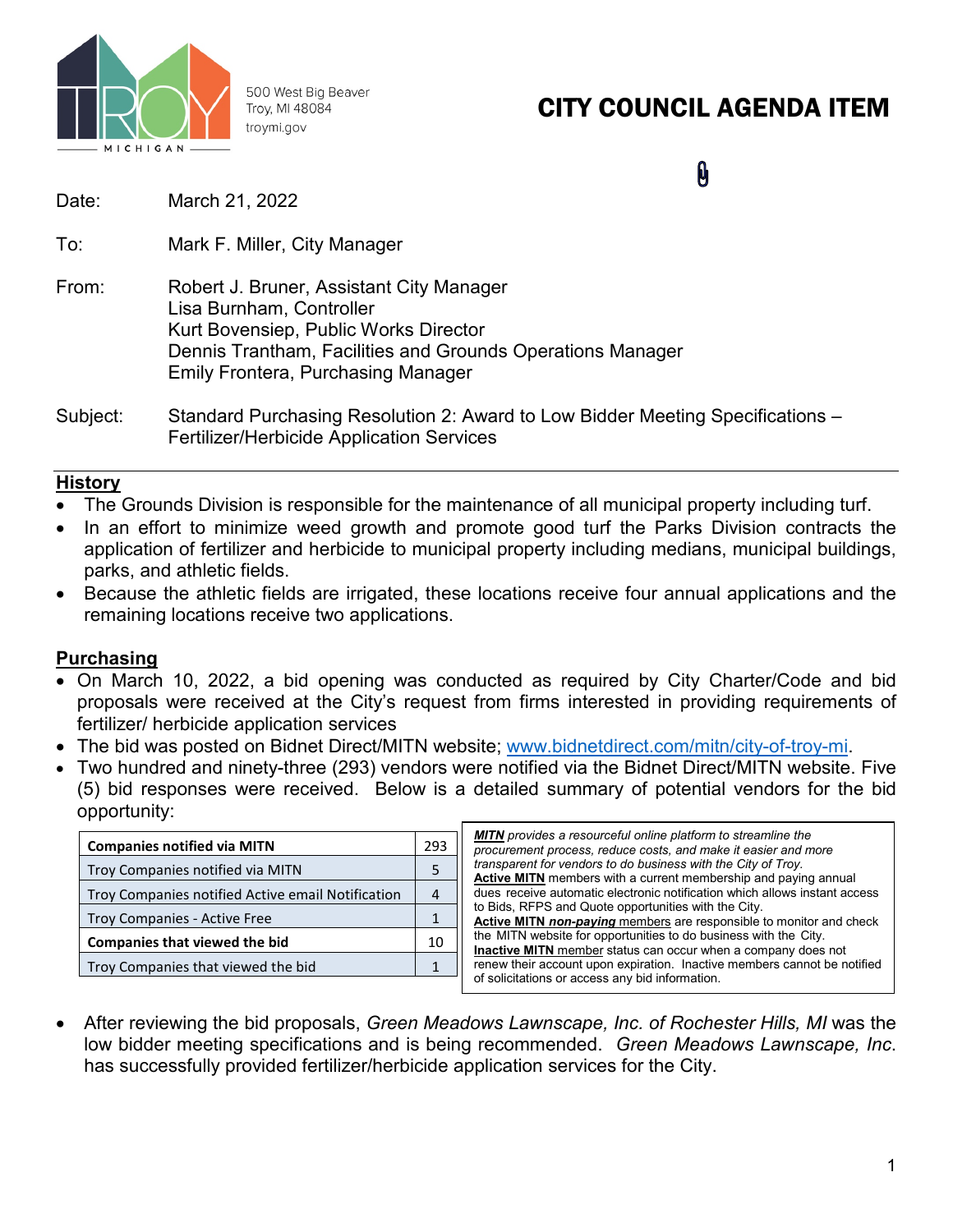

500 West Big Beaver Troy, MI 48084 troymi.gov

# CITY COUNCIL AGENDA ITEM

## **Financial**

Funds are budgeted and available in the following accounts: 101.336.344.7802.050 – Fire, 101.751.30.770.7802.050 – Parks Maintenance, 202.751.30.780.7802.070 – Streets Island Maintenance, 101.804.807.7802.070 – Historic Village, 234.285.7802.050 – Transit Center 661.549.551.7802.050 – DPW, and 101.751.30.759.7802.070 – Athletic Fields for 2022 fiscal year and the subsequent fiscal years for the duration of the contract.

### **Recommendation**

City Management recommends awarding a three (3) year contract to provide Fertilizer/Herbicide Application Services to the low bidder meeting specifications; *Green Meadows Lawnscape of Rochester Hills, MI* at unit prices contained in the attached bid tabulation for an estimated total annual cost of \$26,470.40, not to exceed budgetary limitations. The award is contingent upon the contractor's submission of properly executed bid documents including insurance certificates and all other specified requirements.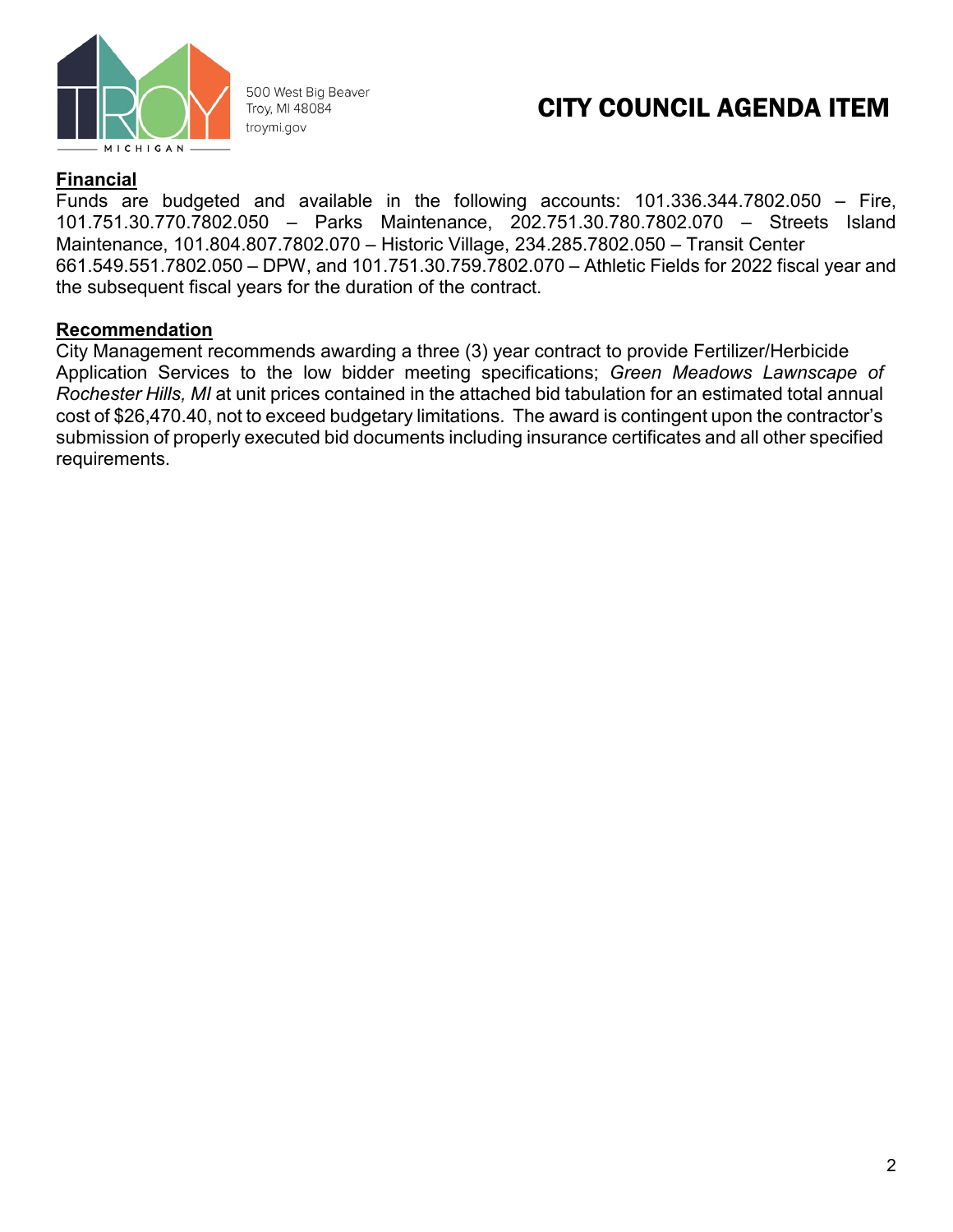Opening Date: 03/10/2022 Date Reviewed: 03/10/2022

#### CITY OF TROY ITB-COT 22-10 BID TABULATION PAGE 1 OF 2 FERTILIZER/HERBICIDE APPLICATION SERVICES

|                                        |                  |                                                                                  | <b>VENDOR NAME:</b> |             | Green Meadows Lawnscape, Inc. |             |          | <b>TruGreen and Action Pest Control</b>                         |          |          | Green World                   |          |
|----------------------------------------|------------------|----------------------------------------------------------------------------------|---------------------|-------------|-------------------------------|-------------|----------|-----------------------------------------------------------------|----------|----------|-------------------------------|----------|
|                                        |                  |                                                                                  | CITY:               |             | Rochester Hills, MI           |             |          | Rochester Hills, MI                                             |          |          | Troy, MI                      |          |
|                                        |                  | <b>CHECK AMOUNT</b>                                                              |                     |             | \$1,500.00                    |             |          | \$1,500.00                                                      |          |          | \$1,500.00                    |          |
|                                        |                  |                                                                                  | CHECK #:            |             | 35836848                      |             |          | 723118808                                                       |          |          | 517027172-9                   |          |
|                                        |                  | Proposal: THREE-YEAR REQUIREMENTS OF FERTILIZER / HERBICIDE APPLICATION SERVICES |                     |             |                               |             |          |                                                                 |          |          |                               |          |
|                                        | <b>Proposals</b> | <b>Description</b>                                                               |                     |             | <b>Pricing</b>                |             |          | <b>Pricing</b>                                                  |          |          | <b>Pricing</b>                |          |
|                                        | <b>Estimated</b> | In accordance with the                                                           |                     |             | Cost per acre per application |             |          | Cost per acre per application                                   |          |          | Cost per acre per application |          |
|                                        | Quantity         | attached specifications                                                          |                     | 2022        | 2023                          | 2024        | 2022     | 2023                                                            | 2024     | 2022     | 2023                          | 2024     |
| A                                      | 90.2             | Spring Application Liquid Weed<br>and Feed                                       |                     | \$64.00     | \$64.00                       | \$64.00     | \$138.00 | \$145.00                                                        | \$145.00 | \$135.00 | \$140.00                      | \$145.00 |
|                                        | acres            | <b>Fall Application Liquid</b><br>Weed and Feed                                  |                     | \$64.00     | \$64.00                       | \$64.00     | \$138.00 | \$145.00                                                        | \$145.00 | \$135.00 | \$140.00                      | \$145.00 |
|                                        |                  | Estimated 3 Year Total - Proposal A:                                             |                     |             | \$34,636.80                   |             |          | \$77,211.20                                                     |          |          | \$75,768.00                   |          |
|                                        |                  | <b>Early Spring Application Fertilizer</b><br>and Pre-Emergent                   |                     | \$64.00     | \$64.00                       | \$64.00     | \$129.00 | \$135.00                                                        | \$135.00 | \$135.00 | \$140.00                      | \$145.00 |
| B                                      | 58.3             | <b>Spring Application Liquid</b><br>and Feed                                     | Weed                | \$64.00     | \$64.00                       | \$64.00     | \$138.00 | \$145.00                                                        | \$145.00 | \$135.00 | \$140.00                      | \$145.00 |
|                                        | acres            | <b>Summer Application</b><br>Fertilizer and Grub Control                         |                     | \$64.00     | \$64.00                       | \$64.00     | \$207.00 | \$217.00                                                        | \$217.00 | \$220.00 | \$230.00                      | \$240.00 |
|                                        |                  | <b>Fall Application Liquid</b><br>Weed and Feed                                  |                     | \$64.00     | \$64.00                       | \$64.00     | \$138.00 | \$145.00                                                        | \$145.00 | \$135.00 | \$140.00                      | \$145.00 |
|                                        |                  | <b>Estimated 3 Year Total - Proposal B:</b>                                      |                     |             | \$44,774.40                   |             |          | \$110,536.80                                                    |          |          | \$113,685.00                  |          |
|                                        |                  | <b>Estimated Annual Total Proposal A &amp; B:</b>                                |                     | \$26,470.40 | \$26,470.40                   | \$26,470.40 |          | \$60,574.80 \$63,586.60 \$63,586.60 \$60,791.50 \$63,151.00     |          |          |                               | 65510.5  |
|                                        |                  | Est. Grand Total 3 Year Proposal A & B:                                          |                     |             | \$79,411.20                   |             |          | \$187,748.00                                                    |          |          | \$189,453.00                  |          |
|                                        | Site Inspection: |                                                                                  | Y/N                 |             | Y                             |             |          | Y                                                               |          |          | Y                             |          |
|                                        |                  | <b>Contact Information:</b> Hours of Operation:                                  |                     |             | 7:30AM -6:30PM                |             |          | M-F 8-5 Sat 9-2                                                 |          |          | 6AM - 7PM                     |          |
|                                        |                  |                                                                                  | 24 Hr. Phone No.:   |             | 586-707-1499                  |             |          | 248-379-9005                                                    |          |          | 248-589-0000                  |          |
|                                        |                  | Pesticide Application License #:                                                 |                     |             | 630375                        |             |          | 630013                                                          |          |          | 630472                        |          |
|                                        | References:      |                                                                                  | Y/N                 |             | Υ                             |             |          | Υ                                                               |          |          | Y                             |          |
|                                        |                  | Can meet Completion Schedule:                                                    | Y/N                 |             | Υ                             |             |          | Υ                                                               |          |          | Υ                             |          |
|                                        | Insurance Met:   |                                                                                  | Y/N                 |             | Υ                             |             |          | Υ                                                               |          |          | Υ                             |          |
| Y/N<br>Proposed Herbicide Information: |                  |                                                                                  | Y                   |             |                               | Υ           |          |                                                                 | Y        |          |                               |          |
|                                        |                  | SDS Sheet/Sample of labels:                                                      | Y/N                 |             | Υ                             |             |          | Υ                                                               |          |          | Υ                             |          |
|                                        | Payment Terms:   |                                                                                  |                     |             | Net 30                        |             |          | 60 Day Net                                                      |          |          | Net 30 days                   |          |
|                                        | Warranty:        |                                                                                  |                     |             | Not Specified                 |             |          | 30 Days                                                         |          |          | Not Specified                 |          |
|                                        | Acknowledgement: |                                                                                  | Y/N                 |             | Y                             |             |          | Υ                                                               |          |          | Y                             |          |
|                                        | Exceptions:      |                                                                                  | Y/N                 |             | None                          |             |          | Providing Insurance Certificates may<br>require additional time |          |          | None                          |          |
|                                        |                  |                                                                                  |                     |             |                               |             |          |                                                                 |          |          |                               |          |
|                                        |                  | <b>Bidder Questionnaire completed:</b>                                           | Y/N                 |             | Υ                             |             |          | Υ                                                               |          |          | Ν                             |          |

**Low Bidder Meeting Specifications**